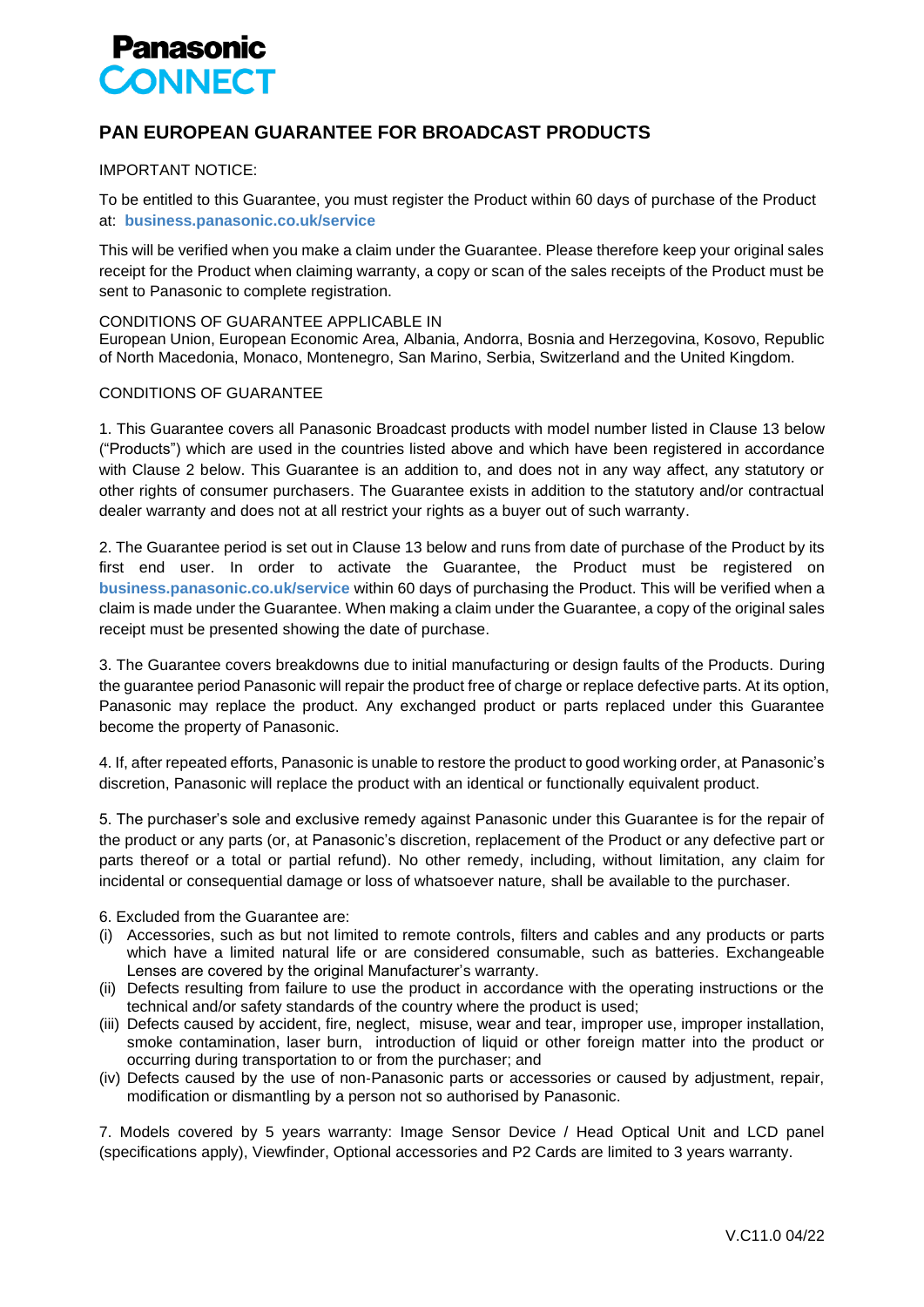

8. In the unlikely event your product fails, please first check the "Trouble‐Shooting" section of the Operating Instructions. If after checking the Operating Instructions, you consider that the product is defective, please log in **business.panasonic.co.uk/service** and place an online repair order.

9. This Guarantee is only valid in the territories of the European Union, European Economic Area, Albania, Andorra, Bosnia and Herzegovina, Kosovo, Republic of North Macedonia, Monaco, Montenegro, San Marino, Serbia, Switzerland and the United Kingdom for products purchased and used solely within these countries, and which originally have been put on the market in any of these countries by a company within the Panasonic Group.

10. If the country of use is different to the country of purchase, service will be provided in accordance with the terms and conditions applicable in the country of use, except where the guarantee period in the country of purchase is longer than that in the country of use, in which case the guarantee period shall be that in the country of purchase.

11. This Guarantee and any dispute or claim arising out of or in connection with it or its formation shall be governed by and construed in accordance with German Law. The courts of Hamburg, Germany shall have exclusive jurisdiction to settle any dispute or claims arising out of this Guarantee or in connection with it or its formation.

12. In this Guarantee, "Panasonic" means the company identified below.

Panasonic Connect Europe GmbH Hagenauer Strasse 43, 65203 Wiesbaden Germany

13. Guarantee period

This Guarantee period for the products is as follows:

|                         | <b>Model Number</b>                                                                                                                                                                                                                                           |                                                                                                                                                                                                                                                                                                    |
|-------------------------|---------------------------------------------------------------------------------------------------------------------------------------------------------------------------------------------------------------------------------------------------------------|----------------------------------------------------------------------------------------------------------------------------------------------------------------------------------------------------------------------------------------------------------------------------------------------------|
| 2-Year Warranty Program | AK-HC3800GSJ<br>AK-MSU935AE<br>AK-HCU200 (ES/ESJ)<br>AK-HRP200 (G/ GJ)                                                                                                                                                                                        | AW-HE130 (KEJ/ WEJ)<br>AV-HS410 (E/ EJ)<br>AV-HS450 (E/ EJ)<br>AW-HS50 (E/EJ)                                                                                                                                                                                                                      |
|                         | AK-HVF70 (G/ GJ)<br>AG-CVF15G<br>AW-HE40H (WEJ9/KEJ9)<br>AW-HE40S (WEJ9/KEJ9)<br>AU-VCXRAW2<br>AT-KC10C1G                                                                                                                                                     | AV-HS6000<br>AW-RP50 (E/EJ)<br>AW-RP120 (G/ GJ)<br>AW-HEA10 (KEJ/WEJ)<br>AU-XPD1E                                                                                                                                                                                                                  |
| 3-Year Warranty Program | AG-AC8EJ<br>AG-DVX200EJ<br>AW-UE70 (WEJ/KEJ)<br>AK-UC3000GSJ<br>AK-HC5000GSJ<br>AK-UCU500ESJ<br>AK-HRP1000GJ<br>AK-HRP1005GJ<br>AK-HRP1015GJ<br>AK-MSU1000GJ<br>AG-AC30EJ<br>AG-UX180EJ<br>AG-UX90EJ<br>AK-UB300GJ<br>AK-HVF100GJ<br>AK-HVF75GJ<br>AJ-CVF50GJ | AW-360C10GJ<br>AW-360B10GJ<br>AW-HR140EJ<br>AU-EVA1EJ<br>AW-HN40H (KEJ/WEJ)<br>AW-UN70 (KEJ/WEJ)<br>AW-HE38H (KEJ/WEJ)<br>AW-HN38H (KEJ/WEJ)<br>AG-UCK20GJ<br>AG-UMR20EJ<br>AW-HN130 (KEJ/WEJ)<br>AK-UC4000GSJ<br>AK-UCU600ESJ<br>AV-HLC100<br>AV-HS7300<br>AW-UE150 (KEJ/WEJ)<br><b>AW-RP150G</b> |